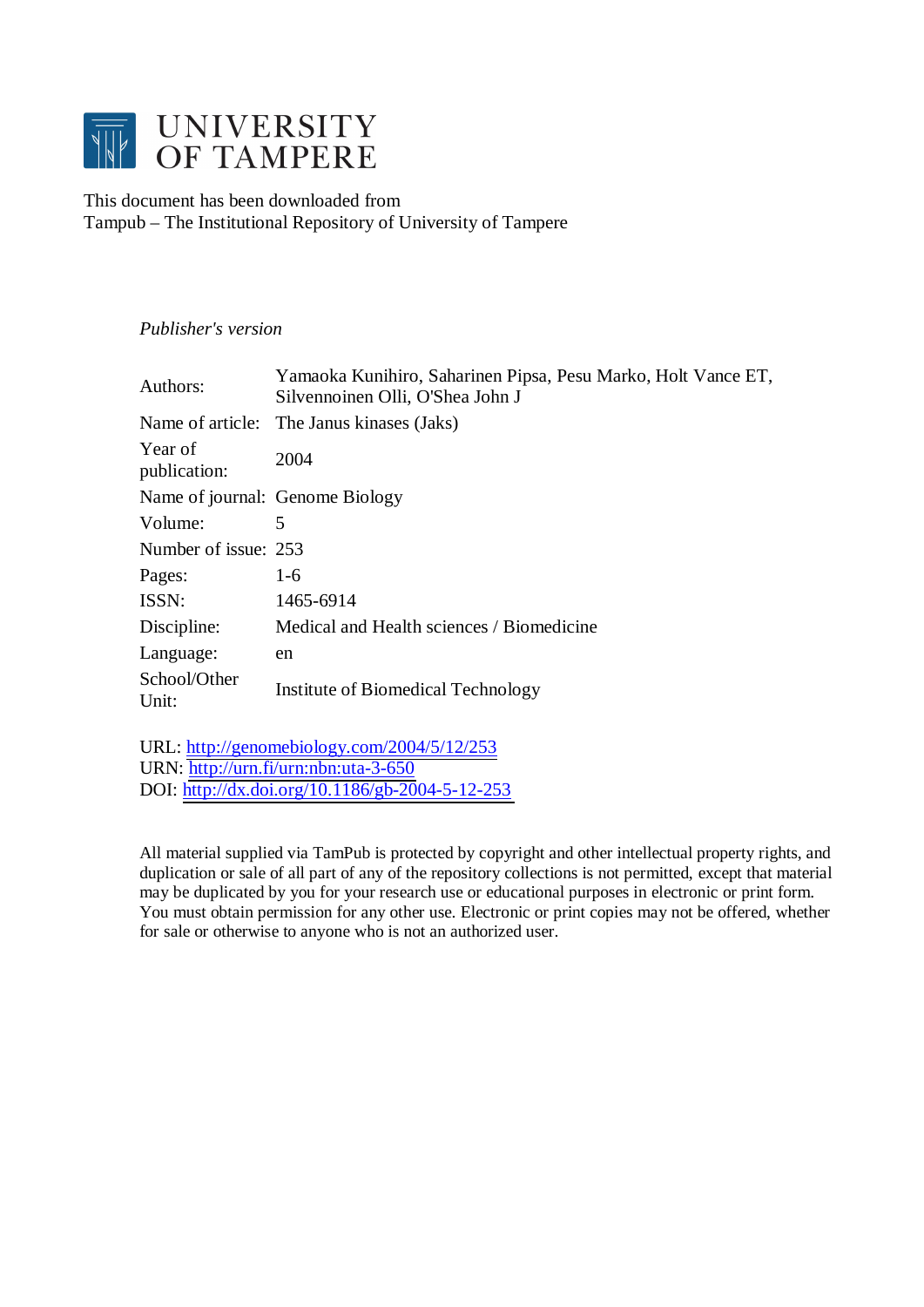# **The Janus kinases (Jaks)** Kunihiro Yamaoka\*, Pipsa Saharinen†, Marko Pesu\*, Vance ET Holt III\*, Olli Silvennoinen‡§ and John J O'Shea\*

Addresses: \*Molecular Immunology and Inflammation Branch, National Institute of Arthritis and Musculoskeletal and Skin Diseases, National Institutes of Health, Bethesda, MD 20892, USA. †Molecular and Cancer Biology Laboratory, Biomedicum Helsinki, University of Helsinki, FIN-00014 Helsinki, Finland. ‡Institute for Medical Technology, University of Tampere, FIN-33014 Tampere, Finland. §Department of Clinical Microbiology, Tampere University Hospital, FIN-33014 Tampere, Finland.

Correspondence: John J O'Shea. E-mail: osheajo@mail.nih.gov

Published: 30 November 2004

*Genome Biology* 2004, **5:**253

The electronic version of this article is the complete one and can be found online at http://genomebiology.com/2004/5/12/253

© 2004 BioMed Central Ltd

#### **Summary**

The Janus kinase (Jak) family is one of ten recognized families of non-receptor tyrosine kinases. Mammals have four members of this family,  $|ak1|$ ,  $|ak2|$ ,  $|ak3|$  and Tyrosine kinase 2 (Tyk2). Birds, fish and insects also have Jaks. Each protein has a kinase domain and a catalytically inactive pseudo-kinase domain, and they each bind cytokine receptors through amino-terminal FERM (Band-4.1, ezrin, radixin, moesin) domains. Upon binding of cytokines to their receptors, Jaks are activated and phosphorylate the receptors, creating docking sites for signaling molecules, especially members of the signal transducer and activator of transcription (Stat) family. Mutations of the *Drosophila* Jak (Hopscotch) have revealed developmental defects, and constitutive activation of Jaks in flies and humans is associated with leukemia-like syndromes. Through the generation of Jak-deficient cell lines and gene-targeted mice, the essential, nonredundant functions of Jaks in cytokine signaling have been established. Importantly, deficiency of Jak3 is the basis of human autosomal recessive severe combined immunodeficiency (SCID); accordingly, a selective Jak3 inhibitor has been developed, forming a new class of immunosuppressive drugs.

## **Gene organization and evolutionary history**

Janus kinases (Jaks) are non-receptor tyrosine kinases and were discovered in searches for novel protein tyrosine kinases using PCR-based strategies or low-stringency hybridization [1-6]. In mammals, the family has four members, Jak1, Jak2, Jak3 and Tyrosine kinase 2 (Tyk2). In humans, the *Jak1* gene is located on chromosome 1p31.3 and Jak2 is on 9p24; the Jak3 and Tyk2 genes are clustered together on chromosome 19p13.1 and 19p13.2, respectively. The murine genes are located on chromosomes 4 (*Jak1*), 19  $(Jak2)$  and 8  $(Jak3$  and  $Tyk2)$ . Since the sequencing of other vertebrate genomes has been completed, we know that there are four Jak family members in mammals, birds and fish (see the Additional data files available with the online version of this article for alignments).

Jaks have been identified in the primitive chordate Ciona; it is unclear, however, whether this species only has a single Jak or whether more will be found with further sequencing (see Additional data files). In Drosophila there is only one Jak kinase, Hopscotch (Hop) [7,8]. The ancestral Jak must therefore have arisen before the divergence of vertebrates and invertebrates. Nematode worms and slime molds lack the family, however, but they do express members of the signal transducer and activator of transcription (Stat) family of transcription factors - which in vertebrates interact with Jaks, among other proteins - suggesting that the Stats arose in evolution before the Jaks. It is of interest that the expansion of the Jak kinases in higher animals occurred at the same time as the evolution of innate and adaptive immune cells in fish; this is consistent with the multiple roles of Jaks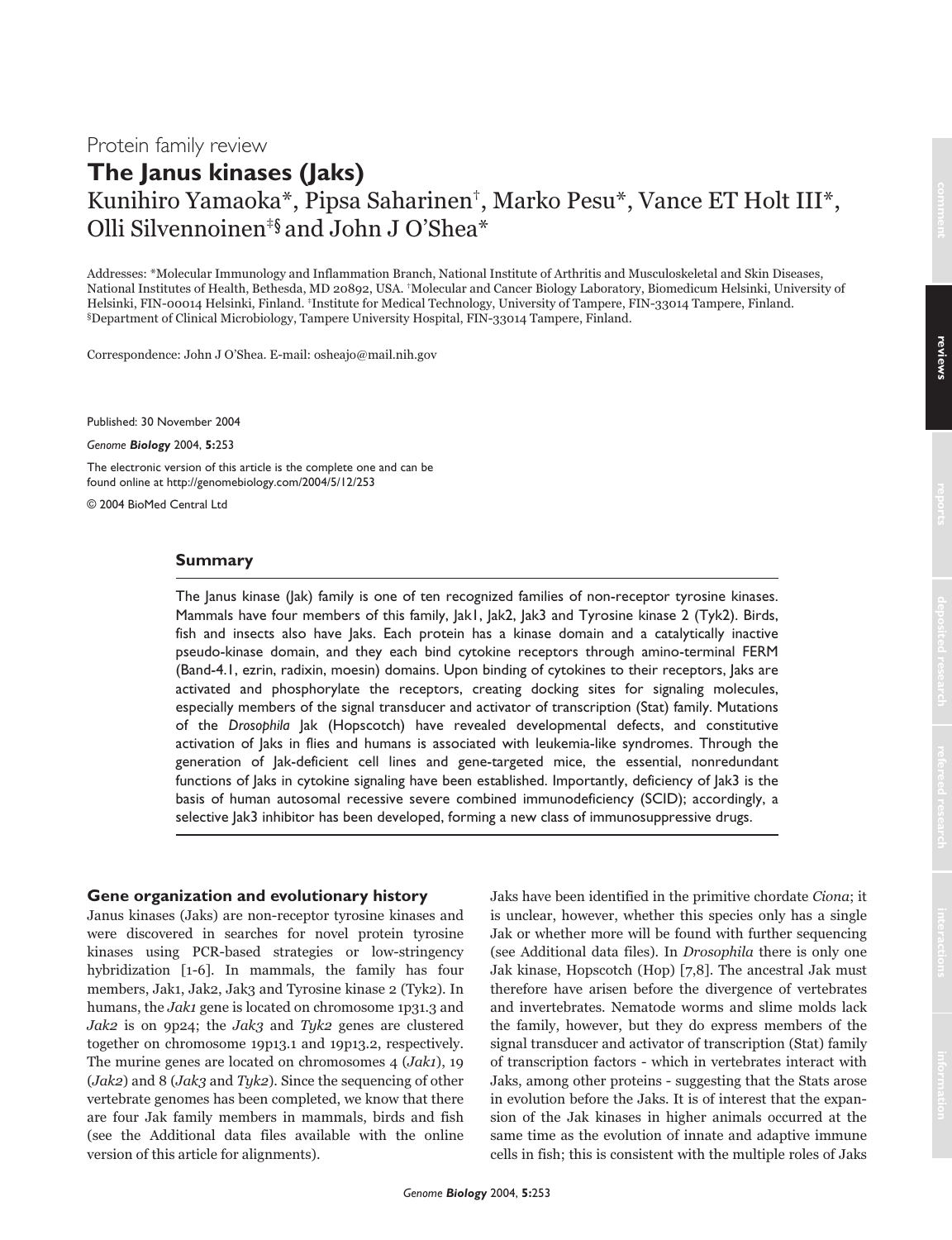in immune cells (see below). Thus, cytokine receptors acting via Jaks appear to have co-opted the Stat pathway for a variety of purposes, especially for host defense. The proximity of the  $Jak3$  and  $Tyk2$  genes suggests that one may have arisen from the other by gene duplication, but it is difficult to conclude which is the more ancestral. Jaks have approximately 20 exons; alternatively spliced forms of Jaks have been described but their functional significance is not known.

## **Characteristic structural features**

The three-dimensional structure of the Jaks is at present unknown. This is no doubt partly because they are relatively large proteins of more than 1,100 amino acids, with apparent molecular masses of 120-140 kDa; expressing and purifying them has been problematic. From the primary structure, putative domain structures have been recognized that are conserved between mammalian, avian, teleost and insect Jaks. Seven Jak homology (JH) domains have been identified, numbered from the carboxyl to the amino terminus (Figure 1). The JH1 domain at the carboxyl terminus has all the features of a typical eukaryotic tyrosine kinase domain. Interestingly, this domain is most closely related to the kinase domains of the epidermal growth factor family of receptor tyrosine kinases, suggesting that the Jak family may have arisen from this larger family of protein kinases [9]. Adjacent to the JH1 domain is a catalytically inactive pseudokinase or kinase-like domain (JH2), which is distantly related to other tyrosine kinase domains [9]. This tandem architecture of kinase domains is the hallmark of Jak kinases and gives them their name; just like the Roman god Janus, they are two-faced with respect to these domains. Although the pseudokinase domain lacks catalytic activity, it has an essential regulatory function. A number of patient-derived and artificial mutations within this domain abrogate kinase activity, underscoring its critical function [10,11]. Conversely, a mutation within



#### **Figure 1**

A schematic representation of the primary structure of Janus kinases (Jaks), which are made up of FERM, SH2-like, pseudokinase and kinase domains. An alternative nomenclature for the putative domains is as a series of Janus homology (JH) domains. The FERM domain mediates binding to cytokine receptors. Both the FERM and the pseudokinase domains regulate catalytic activity and appear to interact with the kinase domain. Jaks autophosphorylate at multiple sites (P), including two in the activation loop of the kinase domain, but the precise function of these modifications is just beginning to be understood.

this domain in Drosophila Hop activates the kinase and leads to transformation (discussed below) [12-14]. In mammalian Jak2, experimentally introduced mutations in this domain can also increase basal activity, but they abrogate liganddependent activation [11,15].

The amino terminus of Jaks contains an SH2-like domain (JH3-JH4) and a Band-4.1, ezrin, radixin, moesin (FERM) homology domain (JH6-JH7). The FERM domain is 300 amino acids long and is implicated in mediating interactions with transmembrane proteins such as cytokine receptors; for some but not all cytokines, Jaks appear to be important in regulating cell-surface expression of the cognate receptors [16,17]. In addition, the FERM domain binds the kinase domain and positively regulates catalytic activity [18]. Unfortunately, the lack of crystal structures severely limits the understanding of the intramolecular interactions that involve Jaks. Binding partners for the Jak SH2 domain have not been identified*.*

#### **Localization and function**

In mammals Jak1, Jak2 and Tyk2 are ubiquitously expressed. In contrast, the expression of Jak3 is more restricted; it is predominantly expressed in hematopoietic cells and is highly regulated with cell development and activation [6,19,20]. At the cellular level, Jaks can be found in the cytosol when they are experimentally expressed in the absence of cytokine receptors, but, because of their intimate association with cytokine receptors, they ordinarily localize to endosomes and the plasma membrane, along with their cognate receptors [21,22]. The link between Jaks and cytokine signaling was first made using mutant cell lines that lacked responsiveness to interferon (IFN). One such cell line was shown to lack Tyk2, and adding back this kinase restored IFN signaling [16]. Shortly thereafter other Jaks were shown to be associated with various cytokine receptors [23-26], and subsequently Jak knockout mice have illustrated their essential and specific functions (see Table 1).

A large number of cytokines are dependent upon Jak1, including a family that use a shared receptor subunit called common  $\gamma$  chain ( $\gamma c$ ), which includes interleukin (IL)-2, IL-4, IL-7, IL-9, IL-15 and IL-21. These cytokines are also dependent upon Jak3, because Jak3 binds  $\gamma c$ . Jak1 is also essential for another family that uses the shared receptor subunit gp130 (IL-6, IL-11, oncostatin M, leukemia inhibitory factor (LIF), ciliary neurotrophic factor (CNF)) as well as granulocyte colony-stimulating factor (G-CSF) and IFNs. Jak2 is essential for the hormone-like cytokines such as growth hormone (GH), prolactin (PRL), erythropoietin (EPO), thrombopoietin (TPO) and the family of cytokines that signal through the IL-3 receptor (IL-3, IL-5 and granulocyte-macrophage colony-stimulating factor, GM-CSF). Jak2 is also important for cytokines that use the gp130 receptor and for some IFNs.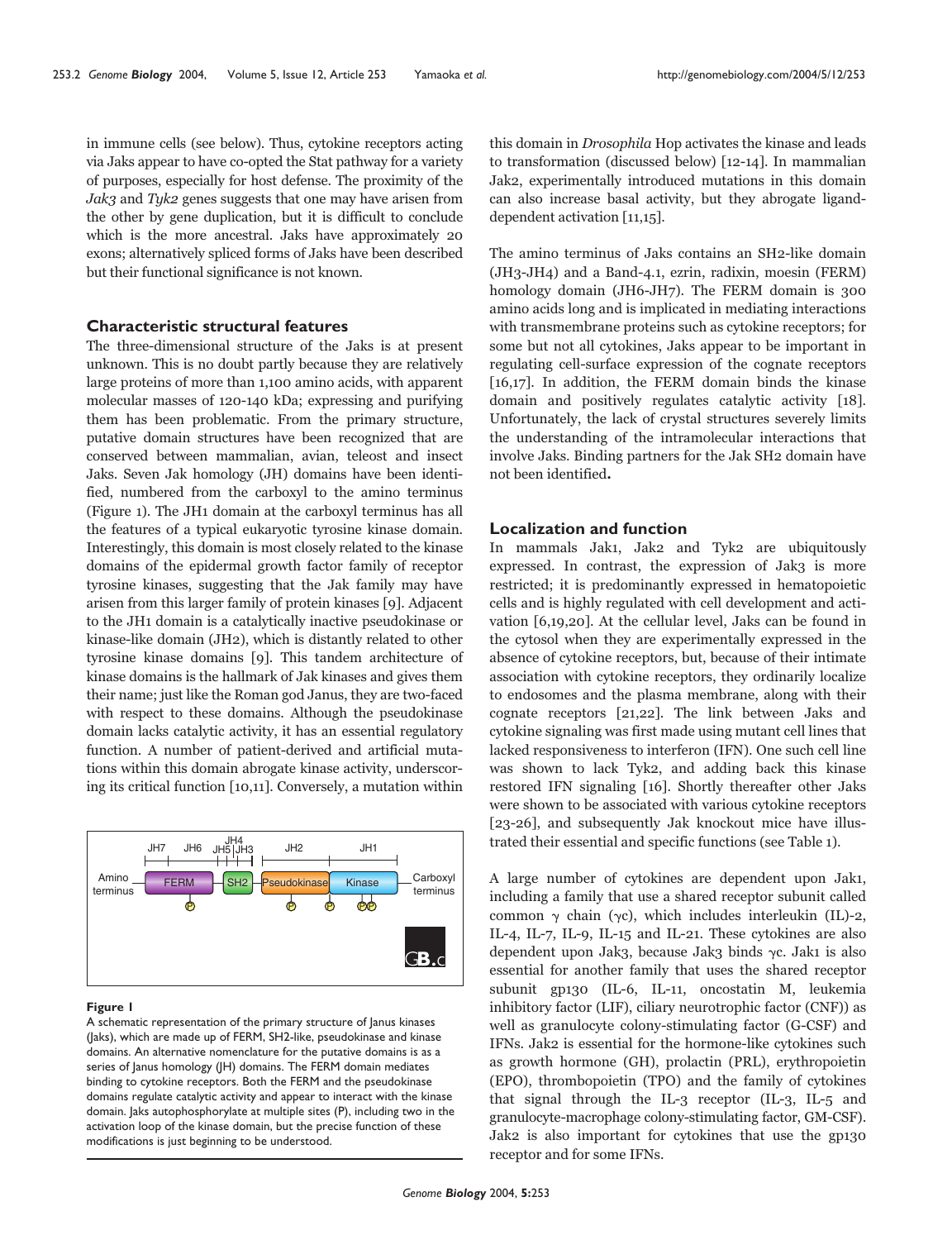### **Table 1**

| <b>Functions of Jaks</b> |                                                                                                                     |                                                                                                                        |  |
|--------------------------|---------------------------------------------------------------------------------------------------------------------|------------------------------------------------------------------------------------------------------------------------|--|
| Gene                     | Phenotype of mouse knockout                                                                                         | Cytokines whose signaling requires this lak                                                                            |  |
| ak                       | Viable but early postnatal lethal owing to neurological deficits; SCID                                              | Families of receptor with the shared subunits $\gamma c$ or gp130; IFNs                                                |  |
| Jak2                     | Embryonic lethal owing to a defect of erythropoiesis                                                                | IL-3; family of receptors with the shared subunit gp130; IFN- $\gamma$ ;<br>hormone-like cytokines (EPO, GH, PRL, TPO) |  |
| Jak3                     | SCID, viable and fertile                                                                                            | Family of receptor with the shared subunit $\gamma c$                                                                  |  |
| Tyk2                     | Viable and fertile; susceptible to parasite infection; resistant to LPS;<br>resistant to collagen-induced arthritis | $IL-I2: LPS$                                                                                                           |  |

Abbreviations: EPO, erythropoietin;  $\gamma c$ , common  $\gamma$  chain; GH, growth hormone; IFN, interferon; IL, interleukin; LPS, bacterial lipopolysaccharide; PRL, prolactin; SCID, severe combined immunodeficiency; TPO, thrombopoietin.

Tyk2 was the first Jak to be implicated in IFN signaling, but subsequent studies indicate that Tyk2 is essential for IL-12 signaling but not for IFN- $\alpha$ / $\beta$  signaling or for cytokines that use gp130 [27,28]. Tyk2<sup>-/-</sup> mice also have defective responses to lipopolysaccharide (LPS, a component of the outer membrane of Gram-negative bacteria), but whether this is a direct or indirect effect has not been defined. In particular, a role for Tyk2 in signaling through the Toll receptor, which mediates the response to LPS, has not been established [29,30].

Jak1 knockout mice have a perinatal lethal phenotype, probably related to the neurological defects that prevent them from suckling [30] (Table 1). These mice also have defective lymphoid development and function as a result of defective signaling by cytokines through Jak1. Jak2 deficiency results in embryonic lethality at embryonic day 12.5 as a result of a failure in definitive erythropoiesis [31,32]. Interestingly, Jak3 deficiency was first identified in humans with autosomal recessive severe combined immunodeficiency (SCID) [33,34]. We now know that Jak3 binds to  $\gamma c$  and that deficiency of either Jak3 or  $\gamma c$  abrogates signaling by the family of cytokines using this receptor subunit. Not surprisingly, this has devastating consequences in terms of immune-cell development and function. Together, mutations in the receptor for IL-7,  $\gamma c$  and Jak3 account for two-thirds to three-quarters of cases of SCID [35].  $Jak2^{-/-}$  mice were subsequently generated, and they too exhibit SCID but notably do not have non-immune defects [36-38]; this is notable because it suggests that an inhibitor of Jak3 would have restricted effects in vivo ([35]; see below).

The Jak/Stat pathway has been extensively studied in Drosophila and has been demonstrated to be involved in stem-cell maintenance, ovarian-cell migration and sex determination [13,39]. In development, this pathway is important for embryonic segmentation and larval hematopoiesis as well as for development of the eye, wing, trachea, hindgut and limb [14,40-44]. A gain-of-function mutation in Hop has been identified that results in a leukemia-like phenotype in the affected flies; this is designated tumorous lethal  $(Hop<sup>tum-l</sup>)$  [12,45,46]. In human leukemias, chromosomal translocations result in fusion proteins of the Tel transcription factor with Jaks. This creates a constitutively active Jak, which has also been documented to be transforming [47,48]. In human cells transformed with T-cell leukemia virus-1, Jak3 and Stat5 are constitutively activated [49]. Constitutive activation of Stats is very common in many other types of tumors, although the mechanisms underlying this activation have yet to be defined.

Jaks are constitutively associated with the membrane-proximal regions of cytokine receptors, although in some cases interaction between the Jak and the receptor is increased upon ligand binding (Figure 2). It has been proposed that ligand binding promotes a conformational change in the receptor, which promotes Jak activation through reciprocal interaction of two juxtapositioned Jak kinases and autoand/or trans-phosphorylation of tyrosine residues on the activation loop of the Jak kinase domain.

Like other tyrosine kinases, Jaks undergo autophosphorylation, but the importance of this modification in Jak-dependent signaling is not very well understood. Autophosphorylation within the activation loop positively regulates kinase activity; in Jak3, however, phosphorylation in this region can enhance or inhibit catalytic activity, depending upon the site of phosphorylation [50] (Figure 1). Other sites of autophosphorylation have recently been identified. For instance, a conserved residue in Jak2 and Jak3 that resides in the hinge region between JH1 and JH2 is a prominent site of autophosphorylation (Tyr813 in Jak2 and Tyr785 in Jak3) [51]. This site serves to recruit the adapter protein SH2-Bß, which positively regulates Jak2 activity. Other sites of autophosphorylation in Jak2 include Tyr221 and Tyr570 [52].

# **Frontiers**

Despite intensive studies during the past decade that have generated the model shown in Figure 2, the exact molecular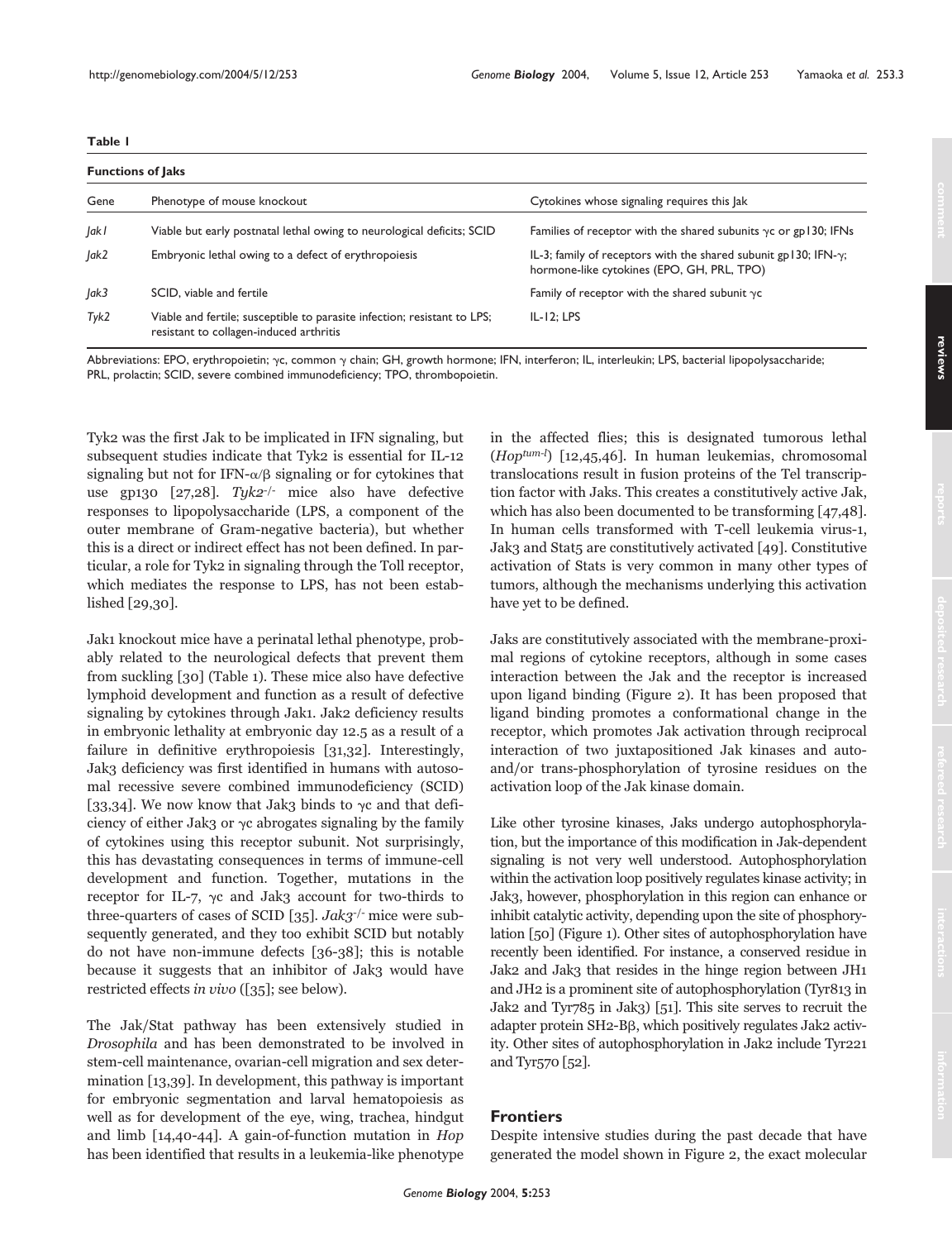

#### **Figure 2**

An overview of cytokine signaling. Cytokines bind to homodimeric or heterodimeric receptors, which are constitutively bound to Jaks. Jaks are thought to be activated by a conformational change in the receptor that allows trans- and/or auto-phosphorylation of the two bound Jaks. These in turn phosphorylate the cytokine receptors. Stat proteins bind the phosphorylated receptor chains, allowing the Jaks to phosphorylate the Stats. Phosphorylated Stats form dimers and translocate and accumulate in the nucleus, where they regulate gene expression.

mechanisms of Jak activation have largely remained elusive. It is clear that much more detailed structural information pertaining to Jaks and the Jak-cytokine-receptor complex is needed to enhance our understanding of the mechanism of Jak activation. Also, the exact mechanism and functional relevance of autophosphorylation at different sites in Jaks is not known but will be an interesting area for future research.

Another important topic for future studies is to define the mechanisms of crosstalk between Jaks and other pathways. For instance, the receptor Notch has been reported to promote Stat3 activation, and the Notch effectors Hes1 and Hes5 have been found to associate directly with Jak2 and Stat3 [53]. Evidence for cooperation between the Jak/Stat and Notch pathways has also been provided by work from Drosophila [54] and genetic screens in Drosophila have identified additional potential modifiers of the Jak/Stat pathway [55]. Jaks have also been reported to be activated by a variety of structurally diverse receptors, beyond the cytokine receptors. Examples include receptor tyrosine

kinases, death receptors (such as CD40) and G-proteincoupled receptors (such as chemokine receptors). Many of the studies have employed overexpression or putatively specific inhibitors to implicate the Jaks, but we now know that these inhibitors are not specific, so the essential function of Jaks for non-cytokine receptors remains uncertain. This is clearly another critical area for future work.

Finally, because of the crucial role of Jak3 in cytokine signaling through  $\gamma c$  and because of its limited tissue expression, the inhibition of Jak3 activity has emerged as a promising strategy for immunosuppression. A highly selective and potent Jak3 inhibitor (CP-690,550) has recently been developed that has nanomolar potency against Jak3 in vitro, with much less potency against other Jak family members. Consequently, CP-690,550 was both very efficacious and well-tolerated in animal models of organ transplantation [56]. One might anticipate that this drug will help to overcome the unwarranted side effects often seen in patients under current immunosuppressive therapy. Thus, the drug could be useful in blocking transplant rejection and in the treatment of autoimmune diseases. Conceivably, it might also be useful in treating those hematological malignancies that exhibit constitutive Jak3 activation. Targeting Tyk2 with specific drugs would also be logical, given its restricted role; presumably a Tyk2 inhibitor would be useful in some immune-mediated diseases. Whether a Jak2 inhibitor would be useful in malignancies is also worthy of consideration.

#### **Additional data files**

Protein sequence alignments in text and jpeg format are available with the online version of this article for orthologs of Jak1 (Additional data files 1 and 6), Jak2 (Additional data files 2 and 7), Jak3 (Additional data files 3 and8), Tyk2 (Additional data files 4 and 9), and undefined members of the family (Additional data files 5 and 10), and a key for the alignments (Additional data file 11).

#### **References**

- Firmbach-Kraft I, Byers M, Shows T, Dalla-Favera R, Krolewski JJ: **Tyk2, prototype of a novel class of non-receptor tyrosine kinase genes.** *Oncogene* 1990, **5:**1329-1336.
- This paper and [2-6] were the first studies to report the cloning of Jaks. 2. Wilks AF: **Two putative protein-tyrosine kinases identified by application of the polymerase chain reaction.** *Proc Natl Acad Sci USA* 1989, **86:**1603-1607. See [1].
- 3. Wilks AF: **Cloning members of protein-tyrosine kinase family using polymerase chain reaction.** *Methods Enzymol* 1991, **200:**533-546. See [ l
- 4. Harpur AG, Andres AC, Ziemiecki A, Aston RR, Wilks AF: **JAK2, a third member of the JAK family of protein tyrosine kinases.** *Oncogene* 1992, **7:**1347-1353. See [1].
- 5. Krolewski JJ, Lee R, Eddy R, Shows TB, Dalla-Favera R: **Identification and chromosomal mapping of new human tyrosine kinase genes.** *Oncogene* 1990, **5:**277-282. See [1].
- Kawamura M, McVicar DW, Johnston JA, Blake TB, Chen YQ, Lal BK, Lloyd AR, Kelvin DJ, Staples JE, Ortaldo JR, *et al*.: **Molecular**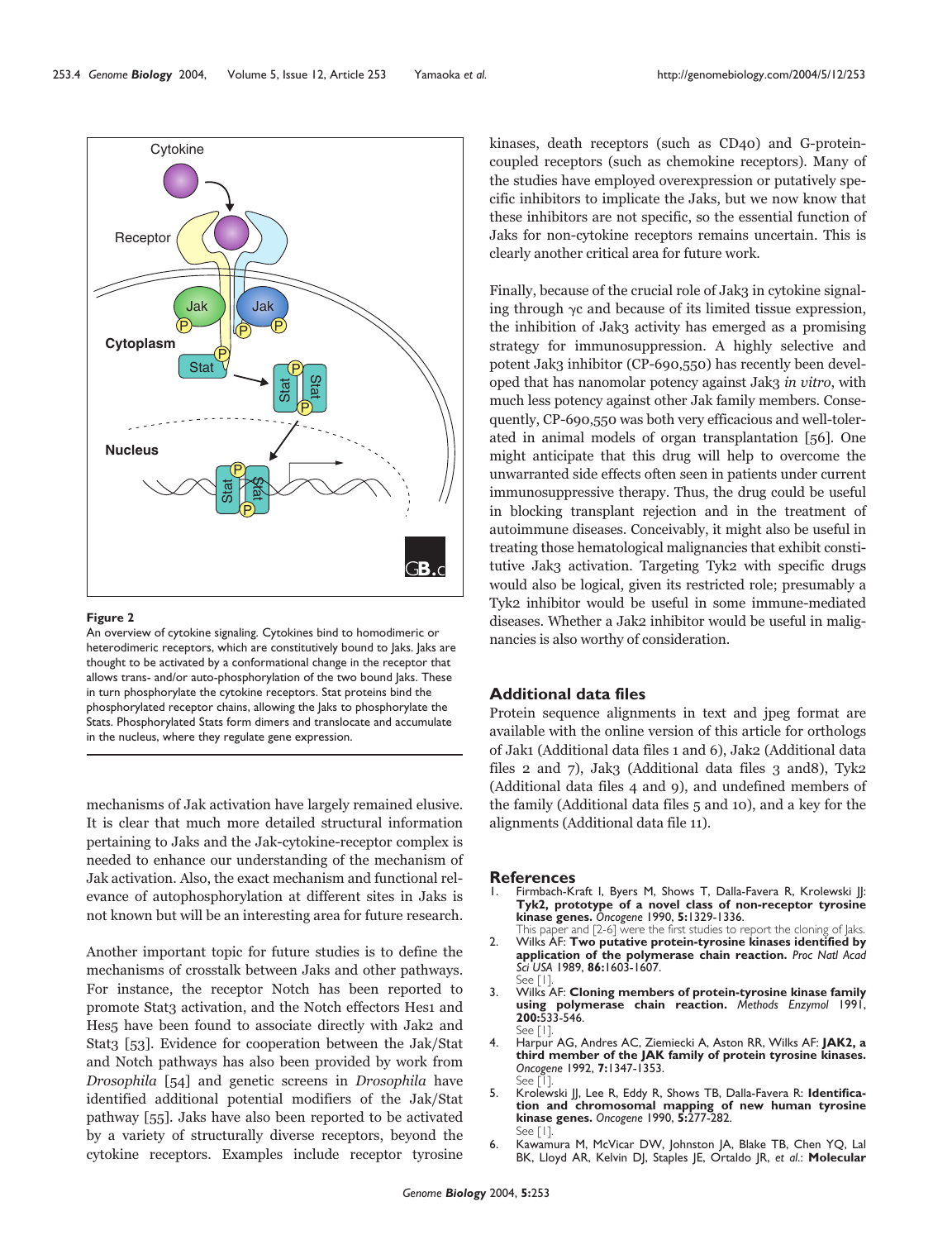**cloning of L-JAK, a Janus family protein-tyrosine kinase expressed in natural killer cells and activated leukocytes.** *Proc Natl Acad Sci USA* 1994, **91:**6374-6378. See [1].

- 7. Perrimon N, Mahowald AP: **l(1)hopscotch, a larval-pupal zygotic lethal with a specific maternal effect on segmentation in** *Drosophila***.** *Dev Biol* 1986, **118:**28-41. This paper and [8] report the first identification of the *Drosophila* Jak.
- 8. Binari R, Perrimon N: **Stripe-specific regulation of pair-rule genes by hopscotch, a putative Jak family tyrosine kinase in** *Drosophila***.** *Genes Dev* 1994, **8:**300-312. See [7].
- 9. Manning G, Whyte DB, Martinez R, Hunter T, Sudarsanam S: **The protein kinase complement of the human genome.** *Science* 2002, **298:**1912-1934.

An excellent discussion of the all the kinases present in the human genome.

10. Chen M, Cheng A, Candotti F, Zhou YJ, Hymel A, Fasth A, Notarangelo LD, O'Shea JJ: **Complex effects of naturally occurring mutations in the JAK3 pseudokinase domain: evidence for interactions between the kinase and pseudokinase domains.** *Mol Cell Biol* 2000, **20:**947-956.

This paper and [11-15] report analyses of the function of the Jak pseudokinase domain.

- 11. Saharinen P, Takaluoma K, Silvennoinen O: **Regulation of the Jak2 tyrosine kinase by its pseudokinase domain.** *Mol Cell Biol* 2000, **20:**3387-3395. See [10].
- 12. Hanratty WP, Dearolf CR: **The** *Drosophila* **Tumorous-lethal hematopoietic oncogene is a dominant mutation in the** *hopscotch* **locus.** *Mol Gen Genet* 1993, **238:**33-37. See [10].
- 13. Jinks TM, Polydorides AD, Calhoun G, Schedl P: **The JAK/STAT signaling pathway is required for the initial choice of sexual identity in** *Drosophila melanogaster***.** *Mol Cell* 2000, **5:**581-587. See [10].
- 14. Johansen KA, Iwaki DD, Lengyel JA: **Localized JAK/STAT signaling is required for oriented cell rearrangement in a tubular epithelium.** *Development* 2003, **130:**135-145. See [10].
- 15. Saharinen P, Silvennoinen O: **The pseudokinase domain is required for suppression of basal activity of Jak2 and Jak3 tyrosine kinases and for cytokine-inducible activation of signal transduction.** *J Biol Chem* 2002, **277:**47954-47963. See [10].
- 16. Velazquez L, Fellous M, Stark GR, Pellegrini S: **A protein tyrosine kinase in the interferon alpha/beta signaling pathway.** *Cell* 1992, **70:**313-322.

The first evidence that Jaks are critical for cytokine signaling. The study also indicates that Jaks may regulate cytokine receptor expression.

17. Huang LJ, Constantinescu SN, Lodish HF: **The N-terminal domain of Janus kinase 2 is required for Golgi processing and cell surface expression of erythropoietin receptor.** *Mol Cell* 2001, **8:**1327-1338.

Further support for a role of Jaks in regulating intracellular trafficking of cytokine receptors.

Zhou YJ, Chen M, Cusack NA, Kimmel LH, Magnuson KS, Boyd JG, Lin W, Roberts JL, Lengi A, Buckley RH, *et al.*: **Unexpected effects of FERM domain mutations on catalytic activity of Jak3: structural implication for Janus kinases.** *Mol Cell* 2001, **8:**959- 969.

Evidence that the Jak FERM domain has two important functions: mediating receptor association and regulating kinase activity.

19. Musso T, Johnston JA, Linnekin D, Varesio L, Rowe TK, O'Shea JJ, McVicar DW: **Regulation of JAK3 expression in human monocytes: phosphorylation in response to interleukins 2, 4, and 7.** *J Exp Med* 1995, **181:**1425-1431.

This article and [20] demonstrate the tissue-specific and activationdependent expression of Jak3.

- 20. Tortolani PJ, Lal BK, Riva A, Johnston JA, Chen YQ, Reaman GH, Beckwith M, Longo D, Ortaldo JR, Bhatia K, *et al*.: **Regulation of JAK3 expression and activation in human B cells and B cell malignancies.** *J Immunol* 1995, **155:**5220-5226. See [19].
- 21. Hofmann SR, Lam AQ, Frank S, Zhou YJ, Ramos HL, Kanno Y, Agnello D, Youle RJ, O'Shea JJ: Jak3-independent trafficking of

**the common gamma chain receptor subunit: chaperone function of Jaks revisited.** *Mol Cell Biol* 2004, **24:**5039-5049. This paper and [22] present analyses of the intracellular trafficking of aks and their cognate receptors.

- 22. Ragimbeau J, Dondi E, Alcover A, Eid P, Uze G, Pellegrini S: **The tyrosine kinase Tyk2 controls IFNAR1 cell surface expression.** *EMBO J* 2003, **22:**537-547. See [21].
- 23. Argetsinger LS, Campbell GS, Yang X, Witthuhn BA, Silvennoinen O, Ihle JN, Carter-Su C: **Identification of JAK2 as a growth hormone receptor-associated tyrosine kinase.** *Cell* 1993, **74:**237-244.

This paper and [24-26] are the studies that first demonstrated that cytokine receptors couple to Janus kinases.

- 24. Witthuhn BA, Quelle FW, Silvennoinen O, Yi T, Tang B, Miura O, Ihle JN: **JAK2 associates with the erythropoietin receptor and is tyrosine phosphorylated and activated following stimulation with erythropoietin.** *Cell* 1993, **74:**227-236. See [23].
- 25. Muller M, Briscoe J, Laxton C, Guschin D, Ziemiecki A, Silvennoinen O, Harpur AG, Barbieri G, Witthuhn BA, Schindler C, *et al*.: **The protein tyrosine kinase JAK1 complements defects in interferon-alpha/beta and -gamma signal transduction.** *Nature* 1993, **366:**129-135. See [23].
- 26. Silvennoinen O, Ihle JN, Schlessinger J, Levy DE: Interferon**induced nuclear signalling by Jak protein tyrosine kinases.** *Nature* 1993, **366:**583-585. See [23].
- 27. Shimoda K, Kato K, Aoki K, Matsuda T, Miyamoto A, Shibamori M, Yamashita M, Numata A, Takase K, Kobayashi S, *et al.*: **Tyk2 plays a restricted role in IFN alpha signaling, although it is required for IL-12-mediated T cell function.** *Immunity* 2000, **13:**561-571. This report and [28,29] on the generation of Tyk2 knockout mice reveal its restricted role.
- 28. Karaghiosoff M, Neubauer H, Lassnig C, Kovarik P, Schindler H, Pircher H, McCoy B, Bogdan C, Decker T, Brem G, *et al.*: **Partial impairment of cytokine responses in Tyk2-deficient mice.** *Immunity* 2000, **13:**549-560. See [27].
- 29. Karaghiosoff M, Steinborn R, Kovarik P, Kriegshauser G, Baccarini M, Donabauer B, Reichart U, Kolbe T, Bogdan C, Leanderson T, *et al.*: **Central role for type I interferons and Tyk2 in lipopolysaccharide-induced endotoxin shock.** *Nat Immunol* 2003, **4:**471- 477. See [27].
- 30. Rodig SJ, Meraz MA, White JM, Lampe PA, Riley JK, Arthur CD, King KL, Sheehan KC, Yin L, Pennica D, *et al.*: **Disruption of the** *Jak1* **gene demonstrates obligatory and nonredundant roles of the Jaks in cytokine-induced biologic responses.** *Cell* 1998, **93:**373-383.

A description of the *Jak1* knockout mice and its essential roles in cytokine signaling.

31. Neubauer H, Cumano A, Muller M, Wu H, Huffstadt U, Pfeffer K: **Jak2 deficiency defines an essential developmental checkpoint in definitive hematopoiesis.** *Cell* 1998, **93:**397-409. This paper and [32] describe the embryonic lethality associated with

Jak2 deficiency. 32. Parganas E, Wang D, Stravopodis D, Topham DJ, Marine JC, Teglund S, Vanin EF, Bodner S, Colamonici OR, van Deursen JM, *et al.*: **Jak2**

- **is essential for signaling through a variety of cytokine receptors.** *Cell* 1998, **93:**385-395. See [3
- 33. Macchi P, Villa A, Giliani S, Sacco MG, Frattini A, Porta F, Ugazio AG, Johnston JA, Candotti F, O'Shea JJ, *et al*.: **Mutations of Jak-3 gene in patients with autosomal severe combined immune deficiency (SCID).** *Nature* 1995, **377:**65-68.

This paper and [34] report the first identification of humans with Jak mutations, which result in severe combined immunodeficiency.

- 34. Russell SM, Tayebi N, Nakajima H, Riedy MC, Roberts JL, Aman MJ, Migone TS, Noguchi M, Markert ML, Buckley RH, *et al*.: **Mutation of Jak3 in a patient with SCID: essential role of Jak3 in lymphoid development.** *Science* 1995, **270:**797-800. See [33].
- 35. O'Shea JJ, Pesu M, Borie DC, Changelian PS: **A new modality for immunosuppression: targeting the JAK/STAT pathway.** *Nat Rev Drug Discov* 2004, **3:**555-564.

A comprehensive review of Jak3 antagonists.

**reviews**